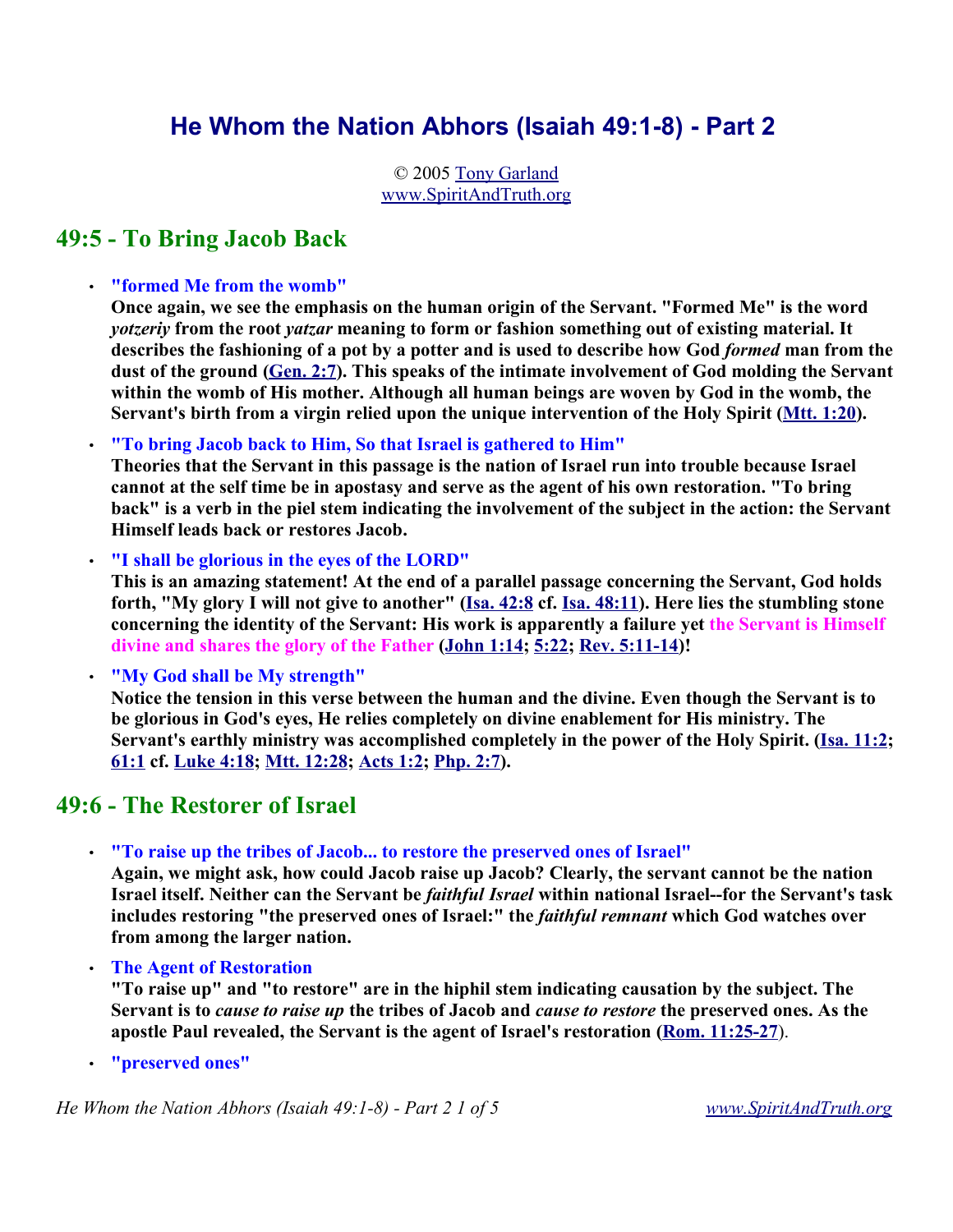**A derivative term is used to describe guarding over a vineyard or fig tree to produce intended fruit (Job 27:18; Pr. 27:18) meaning to cause to be safe from danger. This is the** *elect remnant* **within Israel (Rom. 11:2-5).** 

## **49:6 - A Light to the Gentiles**

### • **"I will also"**

**The phrase "I will also." informs us that there are** *two separate ministries* **described for the Servant. They are not one and the same. They apply to different groups and although there is a great deal of overlap, the focus and emphasis is different between the Servant's ministry to Israel vs. the Gentiles.** *An interpretation which fails to distinguish between these two* **groups where the text indicates differences will result in a distorted understanding of Scripture. These two separate roles (the restoration of Israel, being a light to the Gentiles) are ultimately fulfilled by two separate visits of the Servant. The gospel went forth to the Gentiles at His rejection by Israel at His** *First Coming,* **but Israel will be not restored until His** *Second Coming.* **Paul emphasized the future blessing for the entire world that attends the eventual restoration of Israel (Rom. 11:12).** 

### • **"a light to the Gentiles"**

**The absence of light is connected with the Gentile nations because they lacked the Law (Torah) which was given to Israel. This is why Paul refers to them as "a foolish nation," literally: a nation without knowledge [of the law] (Rom. 10:19).** 

• **"My salvation to the ends of the earth"**

**"Salvation" is** *yeshua* **-- the Hebrew name of Jesus which corresponds to the ministry of the Servant as a Deliverer for all peoples throughout the globe. This name was revealed to Joseph in recognition of this task (Mtt. 1:21).** 

## **49:7 - Despised and Abhorred**

### • **"To Him whom man despises"**

**The first of three titles given of the Servant in this verse. "Despises" is the word** *bazah* **from a root meaning "to subjugate," "to treat badly." This is why He is known as the** *Suffering Servant.* **Although glorious in God's eyes, mankind despised Him and His ministry (Ps. 22:6; Isa. 53:3).** 

### • **The Despised Soul**

**The text reads literally, "to the despised soul" (***bazah-NEphesh***) which can be interpreted as "the One of contemptible soul" [K&D] which has been rendered "Whom men do not think worthy to live." -- [Hofmann in K&D]. The term** *NEphesh* **can be translated by a variety of terms including: "life," "soul," "creature," "person." The mention of the Servant's** *NEphesh* **is highly significant: 1. The life (***NEphesh***) of the flesh is in the blood which is given to make atonement (Lev. 17:11), 2. It was the** *NEphesh* **of the Servant which God made as an offering for sin (Isa. 53:10). The very life which is despised by man is the only sufficient atonement for sin. That which God has valued above all other things in the universe is despised by man!** 

### • **"whom the nation abhors"**

**"Abhors" appears in the piel stem which may indicate "the thing exciting abhorrence." The term**

*He Whom the Nation Abhors (Isaiah 49:1-8) - Part 2 2 of 5 www.SpiritAndTruth.org*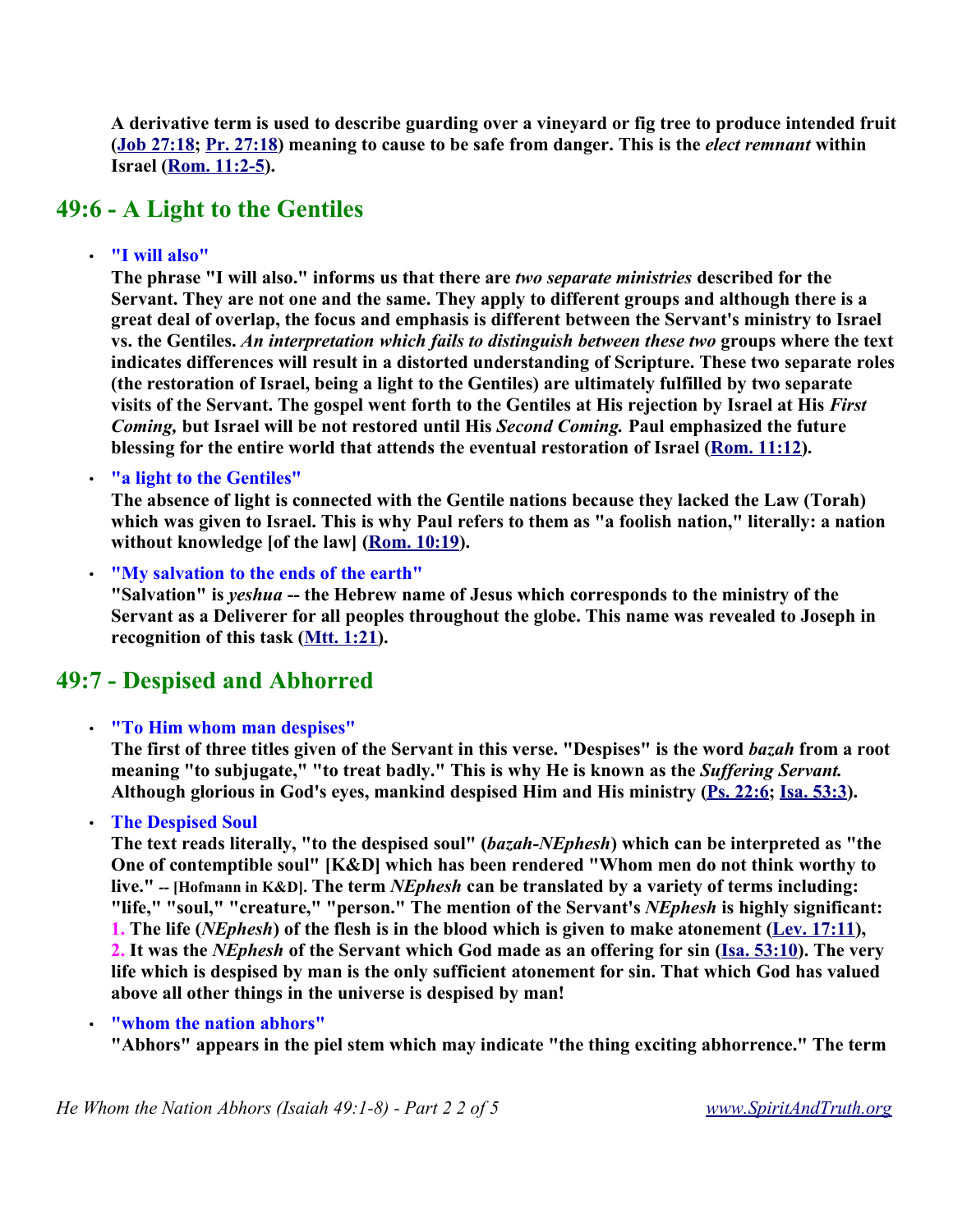**is explained by Gesenius as "that which is considered an abomination." It is used to designate unclean food and idol worshipers. "The nation" is the word** *goy,* **a singular noun. Significantly, Jewish translations render this phrase as a** *plural:* **"to the one loathed by NATIONS" [STONE], "to the abhorred NATIONS" [JPS]. This distorts the clear implication of this phrase: not only do all men despise the Servant, but the chosen Nation (singular), Israel,** *abhors* **Him in a unique way. This stands to reason because the One considered smitten and accursed of God is the** *Jewish Messiah.* **Although the "plural" form of the word for nation (***goyim***) generally indicates the Gentile nations, it is also used frequently in the singular form to describe Israel. (e.g., Ex. 19:5-6; 33:13). Interestingly, other occurrences of** *goy* **in the singular are rendered "nation" and applied to Israel without hesitation. Truly, Simeon was right when he spoke over the Servant as a Child (Luke 2:34).** 

## **49:7 - The Worshiped Servant**

### • **"the Servant of rulers... Princes also shall worship"**

**Here is yet one of the many riddles within the Old Testament. How could this individual be a lowly servant of rulers while at the same time receiving their worship? Did the study of this verse contribute to the young Jesus' understanding of Psalm 110:1 which He used to silence the Pharisees (Mtt. 22:44-45) ? "Worship" is the word** *chawah* **meaning** *to bow down, prostrate oneself, pay homage.* **The hithpael stem indicates a reflexive voice: the princes will bow** *by their own volition.*

• **"He has chosen You"**

**Like the people of faith, the Servant is among the elect of God. "Chosen" is from a root meaning** *to approve, to have the best, something select.* **The contrast is clear: He Whom man and the nation despises, God delights in.**

## **49:8 - Given as a Covenant**

### • **"I will... give you as a covenant"**

**In an earlier Servant passage, Isaiah indicated that the Servant would be given "as a covenant to the people, as a light to the Gentiles" (Isa. 42:6). Malachi referred to the Servant as "the Messenger of the Covenant" (Mal. 3:1). From the New Testament, we know this to be Messiah Jesus, Whose blood ratified the New Covenant (Luke 22:20**; **Rom. 11:25-27).**

• **"to the people"**

**As in (Isaiah 42:6), in this context "the people" refers to Israel. For we know that the New Covenant was given specifically to Israel (Jer. 31:31-34). It is no accident that Jesus was born a Jew, for He Himself said to the Samaritan woman,** *salvation is of the Jews* **(John 4:22). Through our identification with Messiah Jesus, born a Jew and the ratifier of God's covenant promise, the faithful of all nations participate in the New Covenant.**

**Again we see the impossibility of interpreting the Servant as Israel. In what way could Israel serve as a covenant? Especially when the primary referent receiving the covenant is Israel?** 

• **"to restore the earth... to inherit the desolate heritages"** 

*He Whom the Nation Abhors (Isaiah 49:1-8) - Part 2 3 of 5 www.SpiritAndTruth.org*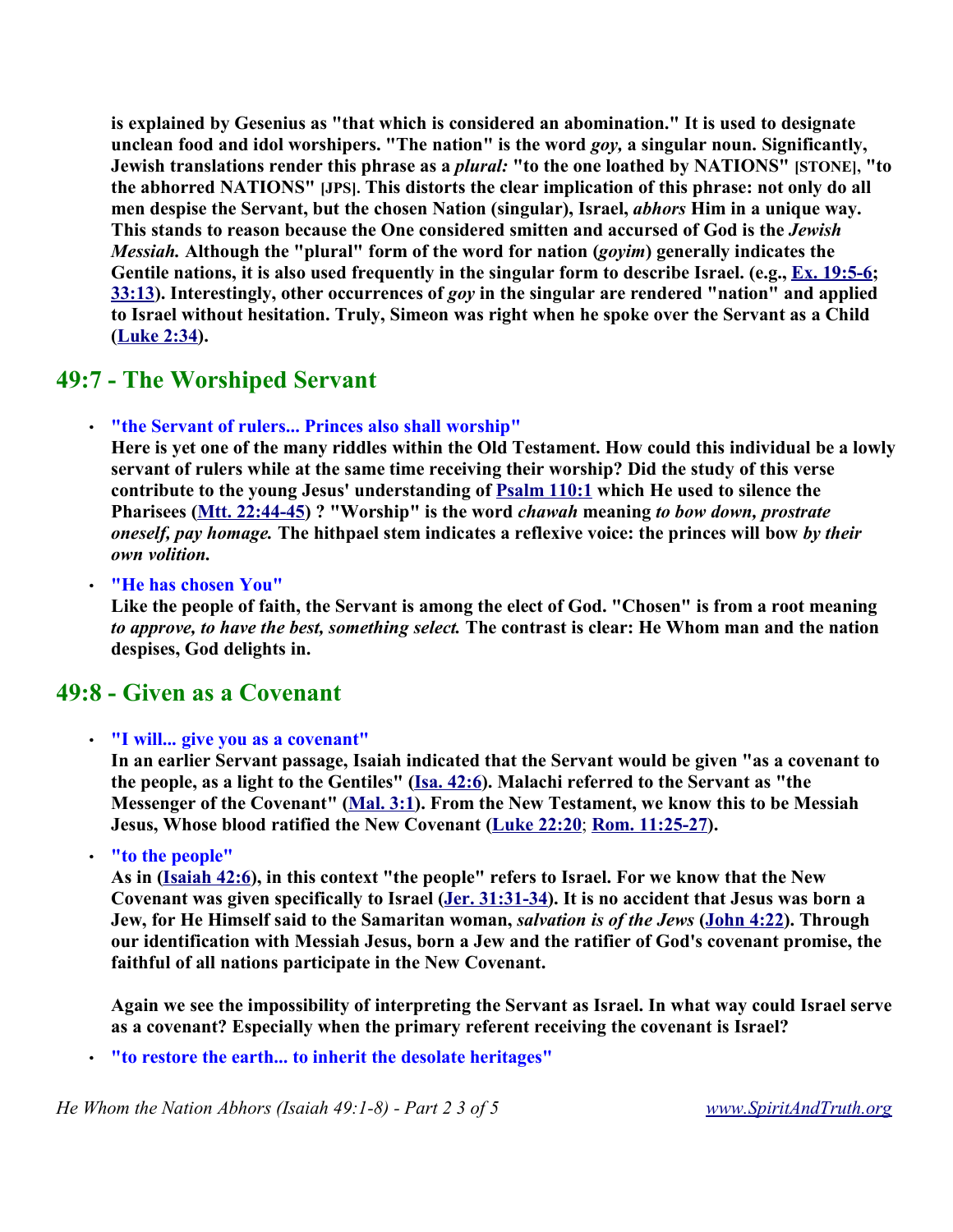**"Earth" is the word** *ERetz* **which can have either a global or local connotation (translated either as** *earth* **or** *land* **). It would seem there are two aspects of God's restoration set forth in this verse:**

**1. In the immediate context of Israel, the verse points to the fulfillment of the land covenant (Israel's restoration to the Promised Land). She shall finally and irretrievably inherit that which** God has promised her--a specific plot of real-estate owned by God (Ex. 32:13).

**2. In the larger context set forth by the first verse ("Listen, O Coastlands... you peoples from afar"), the passage also points toward the restoration of the entire globe following its destruction as part of God's outpouring of wrath during the Tribulation period including the final restoration of man's dominion lost at the Fall. Once again, we see the** *dual ministry* **of the Servant with regard (1) to His People Israel and (2) the Gentiles.** 

# **Application**

- **1. The Servant is the Messiah of Israel, Jesus Christ - The Servant is an individual with characteristics which are both human (born of a woman) and divine (shares God's glory, is worshiped). He is victorious through apparent failure. His shed blood serves as the basis for His being a covenant for the salvation of all people.** *Are you resting in the salvation found in Christ?*
- **2. Jesus has Two Great Ministries - Throughout the passage, we have seen** *two* **ministries of the Messiah. He serves as savior to all peoples. He also** *restores Israel to God,* **fulfilling Israel's promised inheritance. We must not forget that the full restoration of Israel described in Scripture remains unfulfilled and awaits His Second Coming.**
- **3. The Weapon is the Word of God - The Word of God is the weapon of those who know God.** *To properly utilized a powerful weapon requires training* **otherwise great damage results. Are you training in God's Word so as to use it effectively and responsibly?**
- **4. Just Reward is with God - We must not evaluate our effectiveness for God based on what we see. What often appears as failure in the eyes of the world is how God intends to gain victory. Like the Servant, we must leave the vindication of our work in God's hands.**
- **5. The Servant Glorifies God - Like the Servant, believers are chosen and called. We have a destiny in God. Let each of us ask: are we truly** *serving* **God? Are we walking in a way which glorifies Him?**

# **Bibliography**

- **BKC**  Walvoord, J. F., Zuck, R. B., & Dallas Theological Seminary, *The Bible Knowledge Commentary* (Wheaton, IL: Victor Books, 1983-c1985).
- **BROWN** Brown, R. E., Fitzmyer, J. A., & Murphy, R. E., *The Jerome Biblical Commentary* (Englewood Cliffs, N.J.: Prentice-Hall, 1996, c1968).
- **DOBL** Swanson, J., *Dictionary of Biblical Languages with Semantic Domains : Hebrew* (Old Testament), electronic ed. (Oak Harbor: Logos Research Systems, Inc, 1997).
- **EBAN** Abba Eban, *Heritage: Civilization and the Jews* (New York, NY: Summit Books, 1984).

*He Whom the Nation Abhors (Isaiah 49:1-8) - Part 2 4 of 5 www.SpiritAndTruth.org*